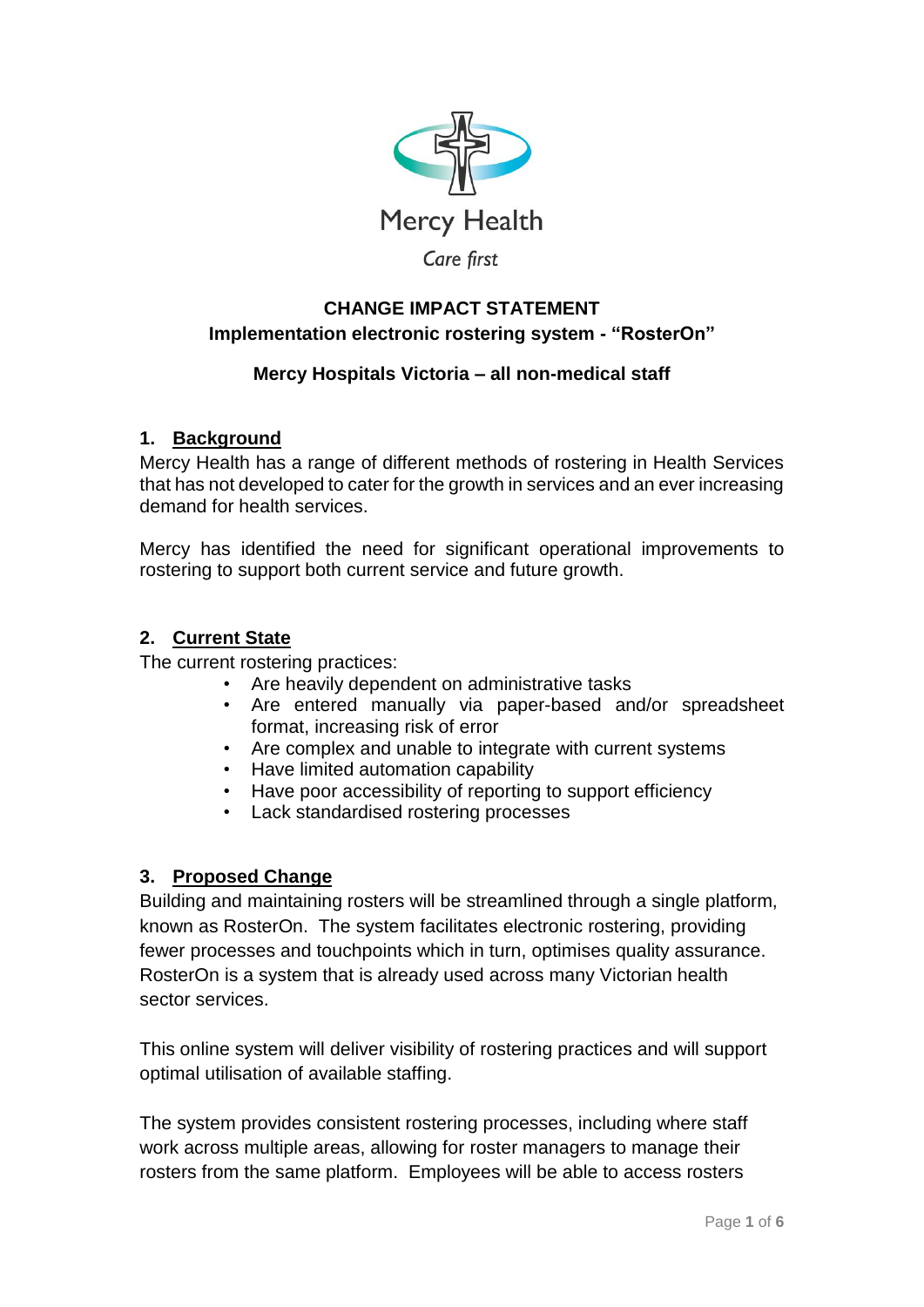remotely on their personal devices should they wish, and submit additional availability if they choose.

The roll-out of the system will be phased across craft groups, commencing in late January 2020. The first group will be nursing and midwifery employees.

At the time of writing this document it is noted that the system has capacity for managing leave requests online, however a final decision re the adoption of this functionality is yet to be confirmed.

### **4. Benefits of Proposed Change**

The proposed change provides:

- Single system for rostering across Health Services including casual allocations.
- Mobile/remote access to rosters and requests.
- Creates an efficient communication tool for staff to fill vacant shifts.
- Managers will more easily be able to ensure diverse skill-mix and that clinician to patient ratios are met.
- Incorporates an in-built EA and Award interpretation and rostering rules which will facilitate the application of rostering protocols, ensuring standardised processes.
- Consistent interpretation of EA or Award conditions.
- Time savings for those involved in the process of building rosters and reduction in rostering errors due to manual processes.
- Allows roster administrators to be more responsive to demand and better aware of the budgetary impact of changes.
- Provide fair and transparent rosters and staff allocations.
- Give managers the opportunity to make better informed recruitment and staffing decisions.
- Effectively manage a diverse and complex workforce through one system.
- Managers will have capacity to view the leave balances of their staff when developing the roster.
- Automatically updates the roster when an employee accepts a vacant shift via SMS.
- Improved cost data for roster build.
- Capacity for the system to deliver an online process for requesting and managing leave requests which will eliminate the need for paper-based processes, if adopted.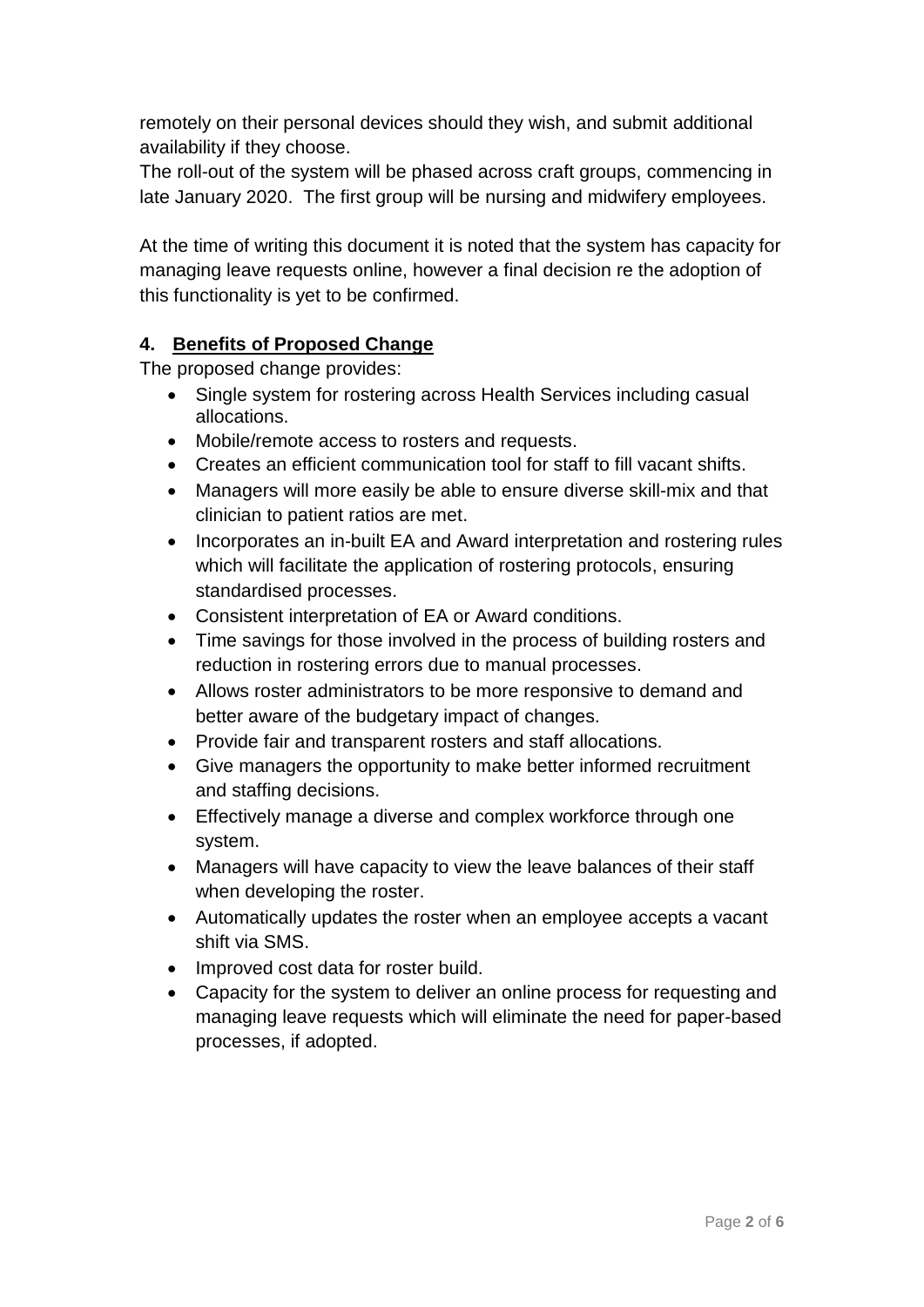## **5. Employee Impact**

- Managers will be required to use RosterOn to manage master rosters, planning rosters and actuals.
- Employees will have the option to view rosters using Employee Self Service on their personal mobile phone or desktop computer. Hard copy rosters will continue to be printed and published to all employees.
- EA and Award Interpretation will move from PayGlobal to RosterOn. During this process, the Award Rules will be reviewed for interpretation accuracy and reconfigured in RosterOn.
- There will be no change to existing contracted EFT, pay rates or location of work. Efficiencies that are gained are anticipated to deliver a reduction in the use of supplementary staff as well as reduced reliance on unplanned overtime and Agency staff.
- Employees may have the option to apply for planned leave using Employee Self Service on their personal mobile phone or desktop computer, should that component be implemented.

#### **5.1 Occupational Health and Safety Impacts**

- It is anticipated that greater visibility of actual hours worked will positively influence fatigue management.
- There are no negative OHS impacts identified at the time of writing this Change Impact Statement.

#### **6. Measures to Mitigate Effects on Employees**

- Communications on the new format of rosters will occur prior to publishing.
- Training sessions and Quick Reference Guides on how to use Employee Self Service will be developed for Managers and Allocations staff who will be required to use the system, and employees.
- The format of a printed roster (i.e. colour coding, rosters will be grouped by Area > Role > Surname in alphabetical order, in accordance with the relevant EA.)

#### **Communication with Staff**

- We will seek to understand staff members preferred communication channels
	- o Throughout this process staff will be:
		- Kept updated via intranet communications, email and meetings as appropriate
		- **Provided with opportunities to meet individually with** management and human resources
		- **Encouraged to ask questions**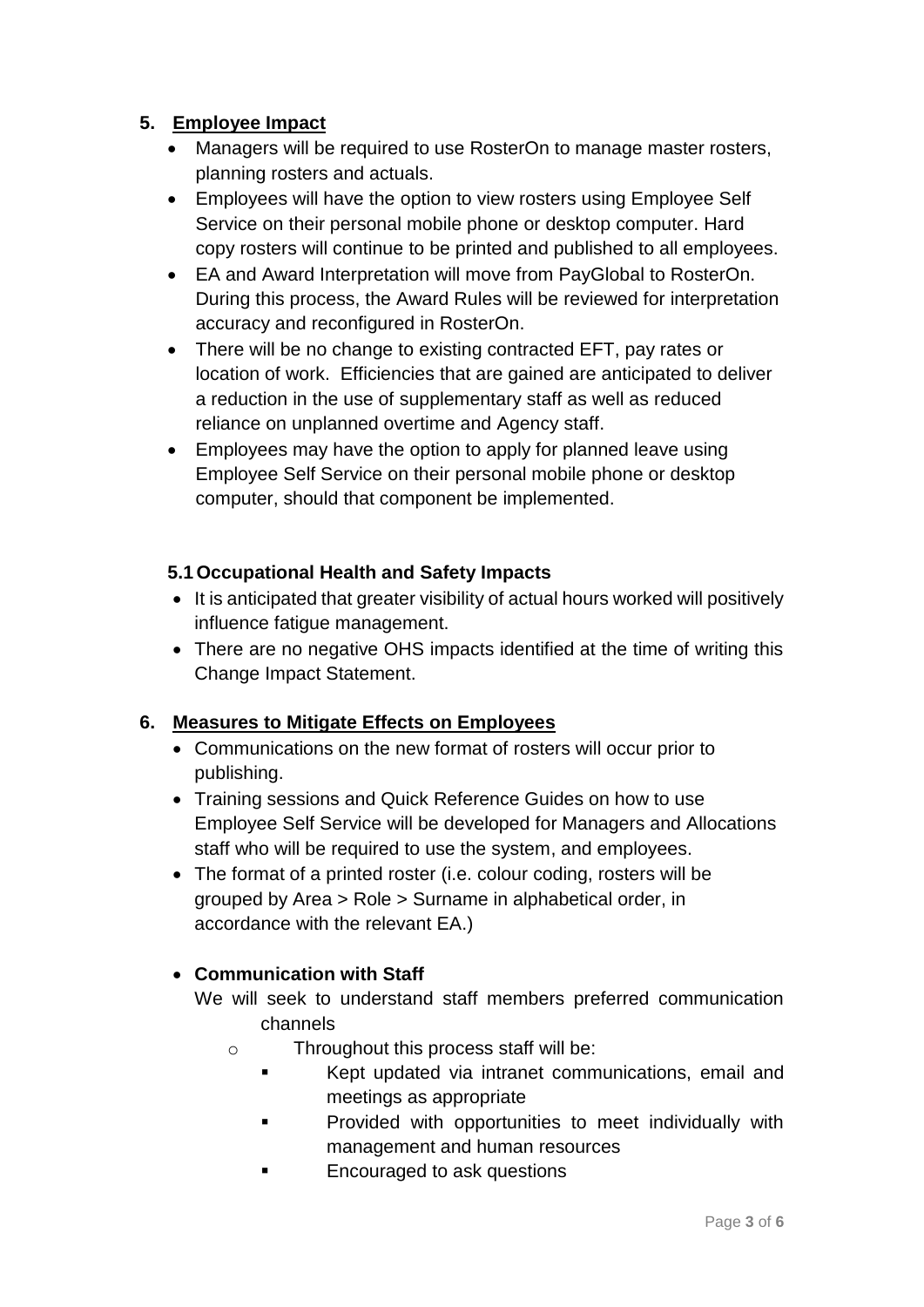- A Communication Plan is being developed to ensure that staff are informed and prepared for change. Project updates will be provided via staff briefings, project intranet page, email, newsletter and posters as appropriate.
- A rostering Project Steering Committee has been established to provide project governance.
- A Project Team will coordinate the project. The team will work with each department/ward to provide guidance and advice on the current operation of rosters and to analyse and manage the impact of changes to staff.

### **6.1 Training**

- A comprehensive training plan is being developed to ensure all staff receive appropriate training in the relevant components of RosterOn.
- The project team will produce supporting documentation (manuals and fact sheets) to be used for training and ongoing support.

### **6.2 Employee Assistance Program (EAP)**

- Mercy Health's EAP provider is Converge International
- Converge International provide a range of services which may be of assistance to staff during this period, below is a diagram with an overview of their services
- EAP can be contacted on 1300 687 327 at any time, the service is also available to staff member's immediate family members
- A range of additional resources to support staff wellbeing is available on their website:
	- o [https://www.convergeinternational.com.au/cvi/portals/eap](https://www.convergeinternational.com.au/cvi/portals/eap-portal-login)[portal-login](https://www.convergeinternational.com.au/cvi/portals/eap-portal-login)
	- o Username: mercyhealth
	- o Password: eap

# **7. Consultation Process**

The purpose of the consultation process is to provide affected employees with an opportunity to influence decision makers prior to a proposed change being implemented.

The consultation process occurs as per the process and requirements in the affected employees relevant EA, an outline and an indicative timeframe for this process is included below.

To commence the consultation process, the following will occur: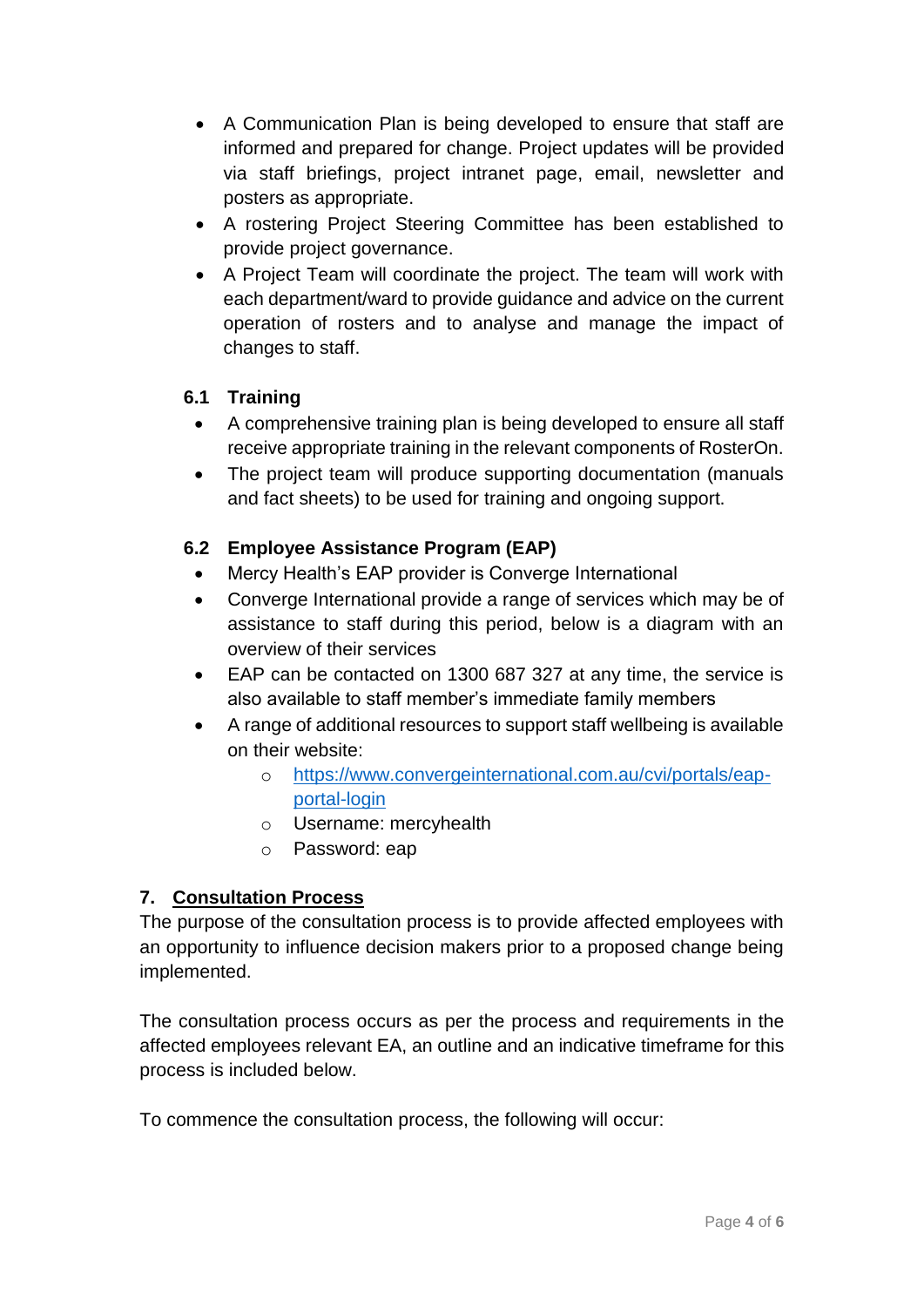- 1. Staff will be notified of this Change Impact Statement via email on 27 November 2019. They will also be invited to review additional detail, including an FAQ on MercyNet.
- 2. Where requested Mercy Health will convene a meeting to discuss the change with impacted employees.
- 3. Where a staff member is on leave, contact will be made with them via email.
- 4. A copy of the CIS will be provided to the relevant unions.

Affected employees are advised during this process that they are able to have representation including a support person or Union representative present at any time during the change process.

Individual meetings are able to be scheduled for affected employees should they have any further questions or require clarification on this proposed change and consultation process.

Mercy Health will give genuine consideration to matters arising from consultation.

A copy of the affected employees relevant EA is available on the Mercy Health intranet site. Located under [People & Learning > Awards and Agreements.](https://intranet.mercyhealth.com.au/people-learning/Pages/Awards%20and%20Agreements.aspx)

# **8. Consultation process outline and indicative timeframe**

| <b>Step</b>             | <b>Action</b>                                                                                                                                                                                                                    | <b>Indicative</b><br><b>Timeframe</b> |
|-------------------------|----------------------------------------------------------------------------------------------------------------------------------------------------------------------------------------------------------------------------------|---------------------------------------|
| 1                       | Employer provides change impact statement 27/11/2019<br>and other written material                                                                                                                                               |                                       |
| 2                       | Employees and/or Union may provide a written<br>response to any matter arising from the<br>proposed change                                                                                                                       | 14 days of step 1                     |
| 3                       | <b>Consultation Meeting/s convened</b>                                                                                                                                                                                           | 7-14 days of step 2                   |
| $\overline{\mathbf{4}}$ | Further Employer written response                                                                                                                                                                                                | After the conclusion<br>of step 3     |
| 5                       | Alternative proposal from Employees or Union                                                                                                                                                                                     | 14 days of step 4                     |
| 6                       | If alternate proposal provided, Employer to<br>consider alternative proposal/s consistent with<br>the obligation to consult and arrange further<br>meetings with Employees or Union prior to<br>advising outcome of consultation | 14 days of step 5                     |